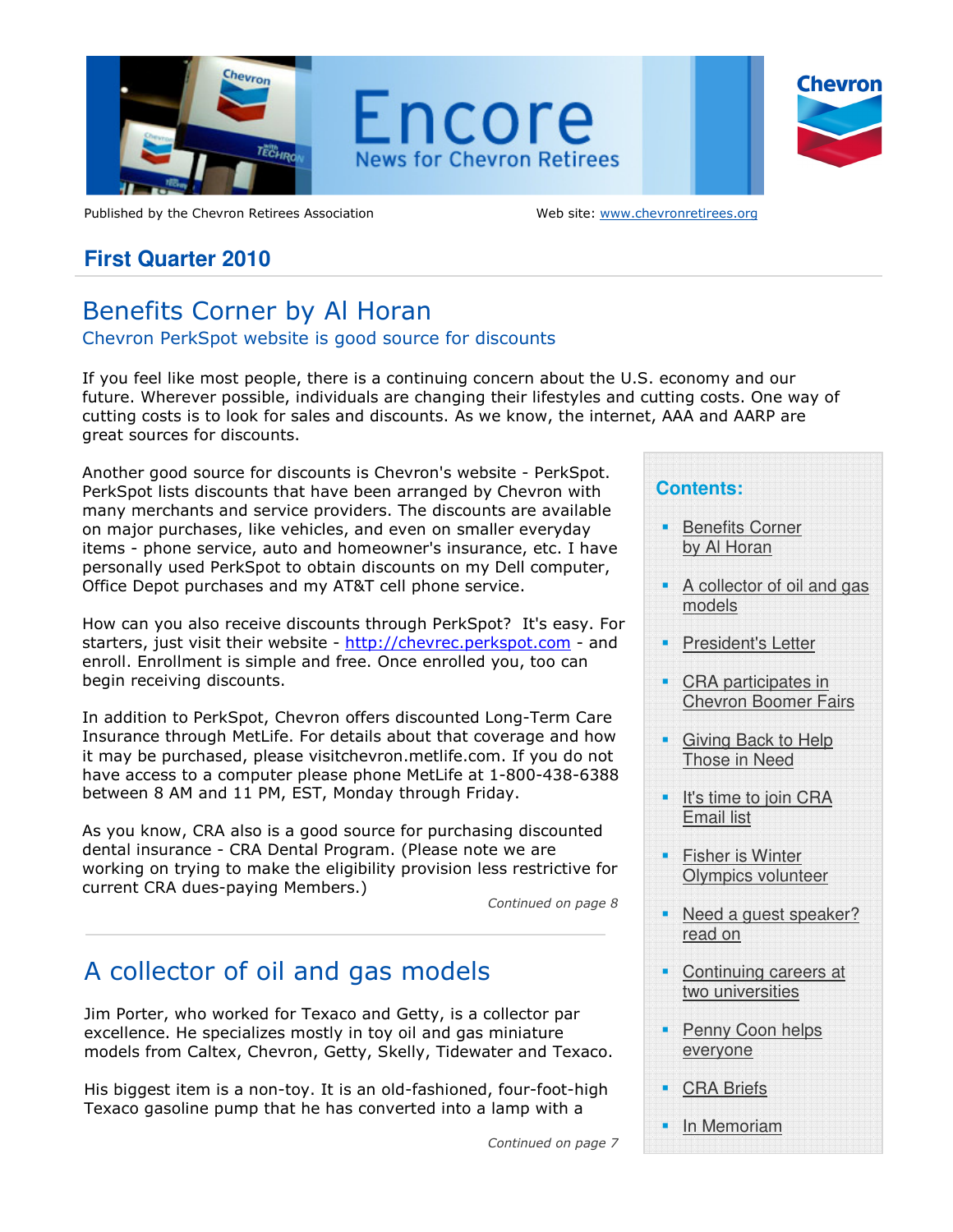## President's Letter

## Breaux reports on meetings with Chevron Benefits, Public Affairs staffs

I hope that you and your families enjoyed the holiday season and you were able to spend some quality time with them. I wish for each and every one of you good health and prosperity in this New Year. Our pledge to you is to continue working on your behalf in improving those things over which we have influence.

The CRA officers met with the Chevron Benefits and Public Affairs staffs in San Ramon on Oct. 6 to share your concerns, exchange information and discuss matters of importance to the Association and its members. The two most discussed items in the morning were pension supplements and health care plans and costs. The afternoon was devoted to Government and Public Affairs topics.

Joe Laymon, Corporate Vice President of Human Resources, welcomed us and gave a briefing on Chevron's global presence and successes. Joe and his staff, led by Claudia Polidori and Deb McNaughton, proceeded to discuss Open Enrollment and Public Affairs items. We, in turn, presented our case for pension supplementation and the relief of premium collections from our most economically depressed retirees.

Backed by historical data, Benefits Chairman Al Horan presented a compelling case for pension supplements. We expressed our concern for those Social Security recipients who will be experiencing increased Medicare premiums while the Cost of Living Adjustment will be frozen over the next three years. Other matters of discussion were those concerns expressed to us by our members regarding Health Care Reform. Your Chapter president was provided with a full report of the meeting that took place.

Preparations are underway for the Mid-Year meeting which is scheduled Jan. 30-Feb. 1 in Burlingame, CA. Attending this meeting will be Area Vice Presidents, Chairs of the seven committees, Past Presidents and staff. Topics of discussion will be the projects that the committees have been working on plus emerging issues impacting our Association, including updates on the next three annual meetings. At the same meeting we will interface with members of Chevron's management.

The deadline for nominating a member or Chapter to receive recognition for its public service efforts is March 15. If you know a member or Chapter deserving of such a Chevron Public Service Award, please complete form CRA 220 and submit your nomination. Copies of the form are available from your Chapter.

While we enjoyed a banner year with a substantial increase in paid membership, we should not rest comfortably on those accomplishments as we embark on a new recruiting year. It is only through strong and active membership that we serve as a major conduit for exchange of ideas between Chevron, its retirees and the Public. I strongly encourage each of you to mount an aggressive campaign to retain and recruit new members. Remember that a prospective member does not have to be residing in an area where there is a local chapter to join the Association. They can become a member of the Unaffiliated Chapter.

Chevron Chairman and Chief Executive Officer Dave O'Reilly retired effective Dec. 31. Over the past decade we have enjoyed his presence at our annual meetings and the strong support he gave to our Association. He gave freely of his time and the Association benefitted greatly from this relationship. We wish Dave a healthy and happy retirement and hope he elects to join our ranks.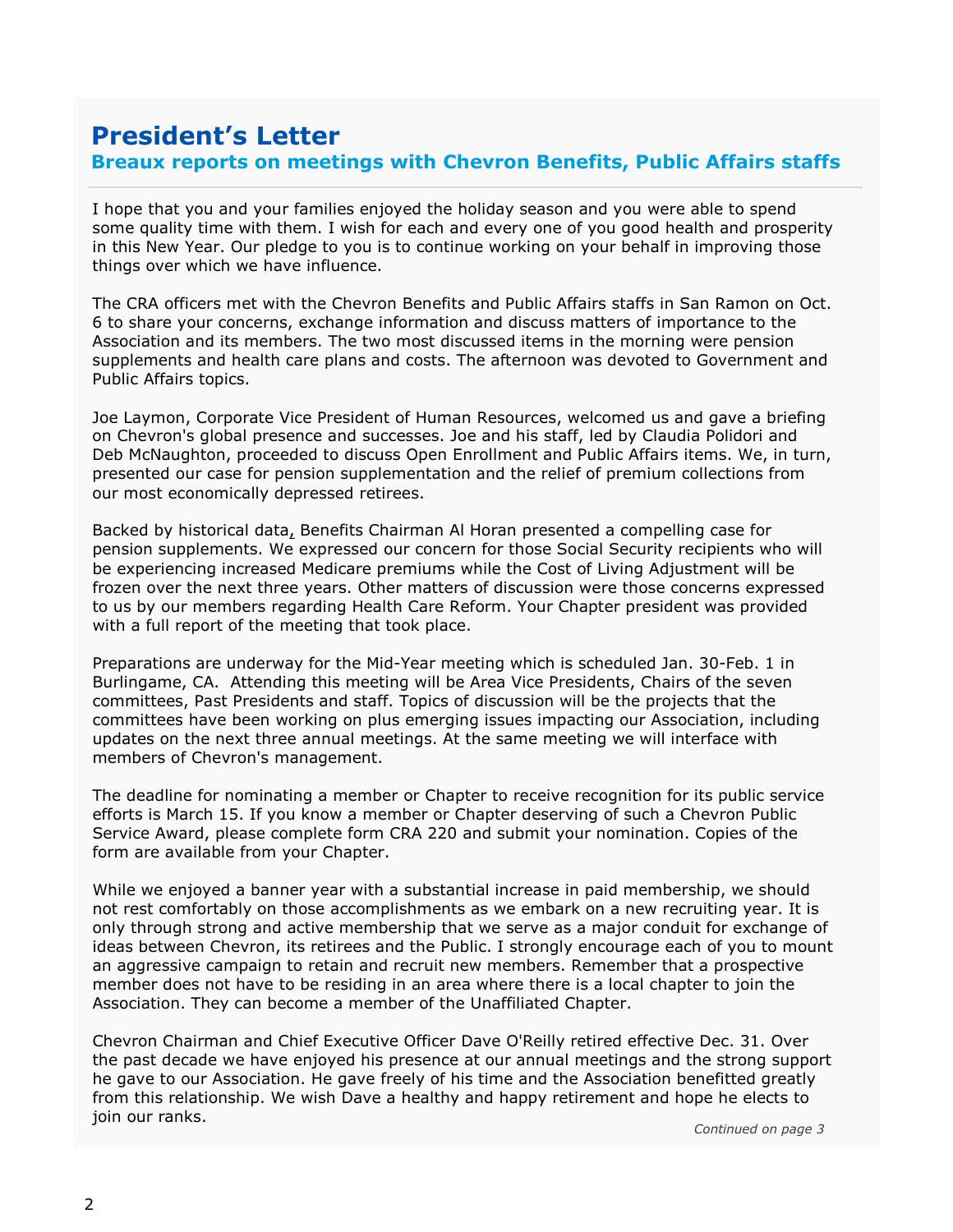## CRA participates in Chevron Boomer Fairs

 Company sites in the San Francisco Bay Area. Former CRA President Bill Leney represented the In August the CRA was asked by Chevron to attend a series of Boomers Sandwich Fairs held at two Association at the Boomers Sandwich Fair held at Company headquarters in San Ramon while both he and former CRA President John Dewes attended the Concord fair.

Chevron's Ken Stutzman, an Application Design Architect in Concord's Downstream ERP Portfolio Office, explained the function of the Boomer Fairs.

He said, "Each Chevron employee network has a month of the year in which we promote our network. August is the Boomers diversity month and this year's theme was called the 'Sandwich Generation.' This is defined as those sandwiched between supporting their own children and aging parents. This covers a lot of key areas: preparing and paying for college, your own personal development, elder care and legal, medical and financial issues."

He added, "The Concord fair focused on providing access to organizations and vendors that were of interest to Boomers as well as all employees. The fair had



Former CRA Presidents Bill Leney, left, and John Dewes represented the Association at the Chevron Boomers Sandwich Fair in Concord, Calif.

tables with resources and handouts for the attendees. We had 12 organizations participate and approximately 250 people attended the fair.'

Regarding the fair at the San Ramon Home Office, Leney reported, "We had our own table and sign. Of course, our pitch was for membership of CRA from the newly retired folk. John Watson (Chevron's new chairman) stopped by our table with encouraging comments."

Leney added, "We talked to more than a hundred employees at each fair. Many seemed quite interested in the Association."

### **President's Letter** Continued from page 2

At the same time we welcome John Watson, who was elected Chairman and Chief Executive Officer effective Jan. 1. We look forward to continuing our relationship with John, as we did with Dave.

Also elected was George L. Kirkland as Vice Chairman and Executive Vice President of Upstream and Gas. George has a wealth of hands-on experience in upstream operations and is an asset to Chevron as it continues to be a major force in the global market.

As we approach elections for Chapter Officers, I encourage all members to consider serving in their local Chapter. You will find this to be a rewarding experience and one from which you will enjoy the friendship of many great fellow retirees.

Ernie Beaux, 112 Wicklowe RD, Lafayette, LA 70503 337-984-4657, ejbro112@yahoo.com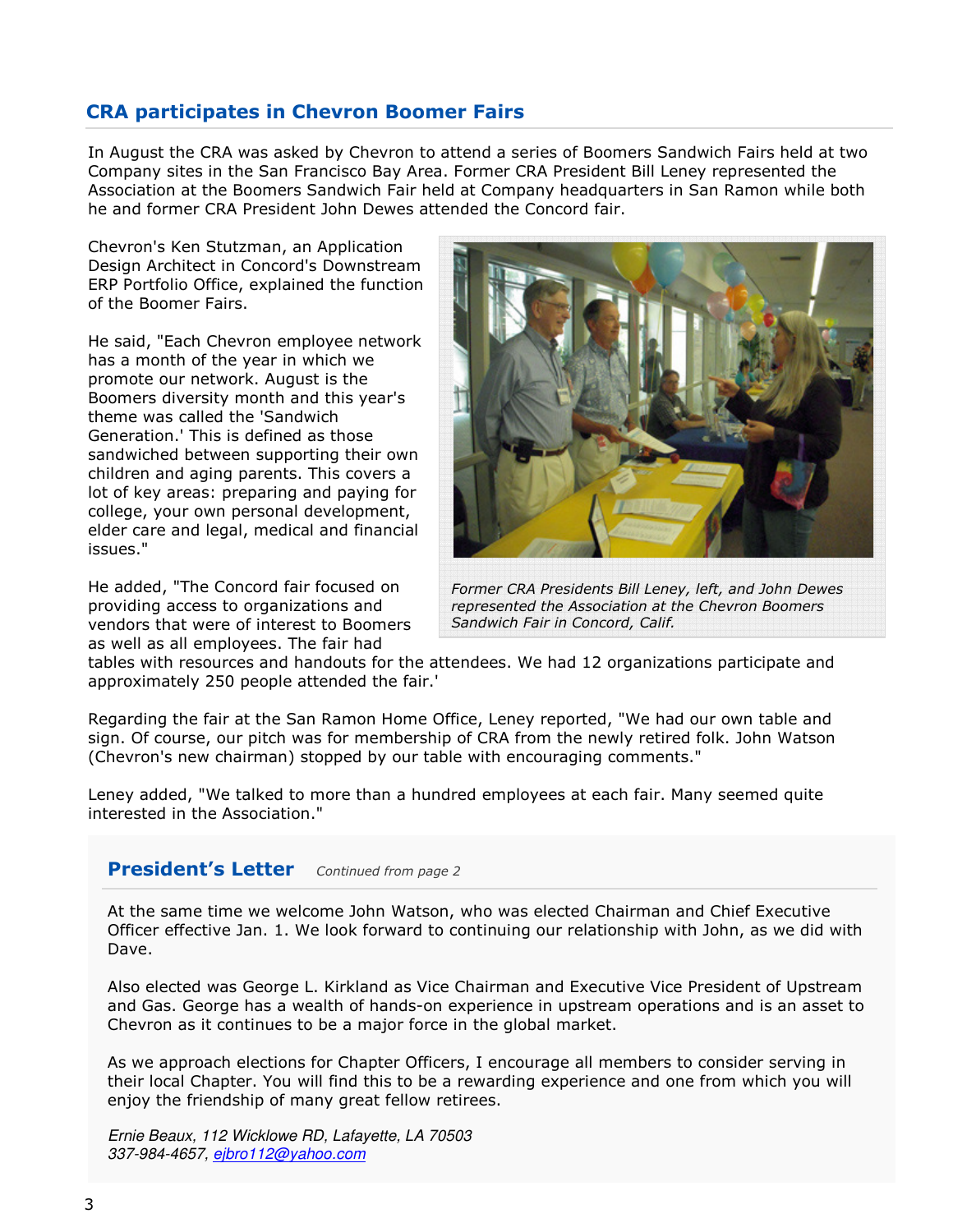## Giving Back to Help Those in Need

In the current economic environment, there are many people who are struggling to support themselves and their families. Chevron retirees have many opportunities to help others through the matching gifts program and/or contributing their time and energy with a recognized non-profit organization.



Volunteer Kathy Dougherty carries a food tray in the busy St. Anthony Dining Room in San Francisco.

Kathy Dougherty, the CRA's Communications Committee Chair, volunteers with St. Anthony Dining Room in San Francisco every Friday that she can. It's a social services organization where the staff and volunteers create a community of sharing in which all are welcome. For nearly 60 years, the organization has provided warm, nourishing meals in a caring and respectful setting.

Dougherty says, "There's a wide variety of activities that volunteers like me can perform, such as serving food, carrying trays, cleaning tables and many other chores. The Dining Room serves over 2,600 meals a day and is open 365 days a year."

She continues, "No requirements or documentation are necessary to eat in the Dining Room, which opens at 10:30 AM for seniors 60 and older, people with disabilities and families with children. St. Anthony's publishes a monthly menu and a newsletter which keeps our guests informed of any recent news regarding service. In addition to the Dining Room, St. Anthony provides a network of services that help clients obtain clothing, health care, and other basic essential services".

In conclusion, Dougherty explains that "Under the Chevron Humankind Program, my volunteer work provided St. Anthony's Dining Room with a \$500 contribution with no matching financial contribution from me. I would urge my fellow retirees to get out and volunteer in your community and use this program to magnify your efforts".

## It's time to join CRA Email list

Hey computer users. Now is a good time to join the CRA's Email list, which has grown to a total of 1,850 fellow retirees. That list maintains the name, town, state, company and Email address of fellow retirees. It enables you and other retirees a way to establish contact with former work associates and friends - wherever they live.

The Email list is updated periodically. Also it's easy to add YOUR email address to the existing CRA list. Just turn on your computer and send that information to Charles L. Patterson, who does an excellent job as the Email Coordinator. His email address is SANGER@aol.com.

He recently moved to Columbia, South Carolina, where his base of operations includes four active computers. He continues to be a member of both the Association's Demographics and Communications committees.

Patterson is a retiree, too. His nearly 30-year Company career encompassed overseas engineering assignments with Caltex Pacific Indonesia, Bahrain Petroleum Company, Caltex Bahrain, Chevron Overseas Petroleum and Chevron United Kingdom. He culminated his Company service in 1992 with Chevron USA Production in Lafayette, La., where for 16 years he was a member of the Gulf Coast Area's Acadiana Chapter.

He recently joined the Unaffiliated group where he's serving as the webmaster for its website. That website address is http://craunf.org/index.html.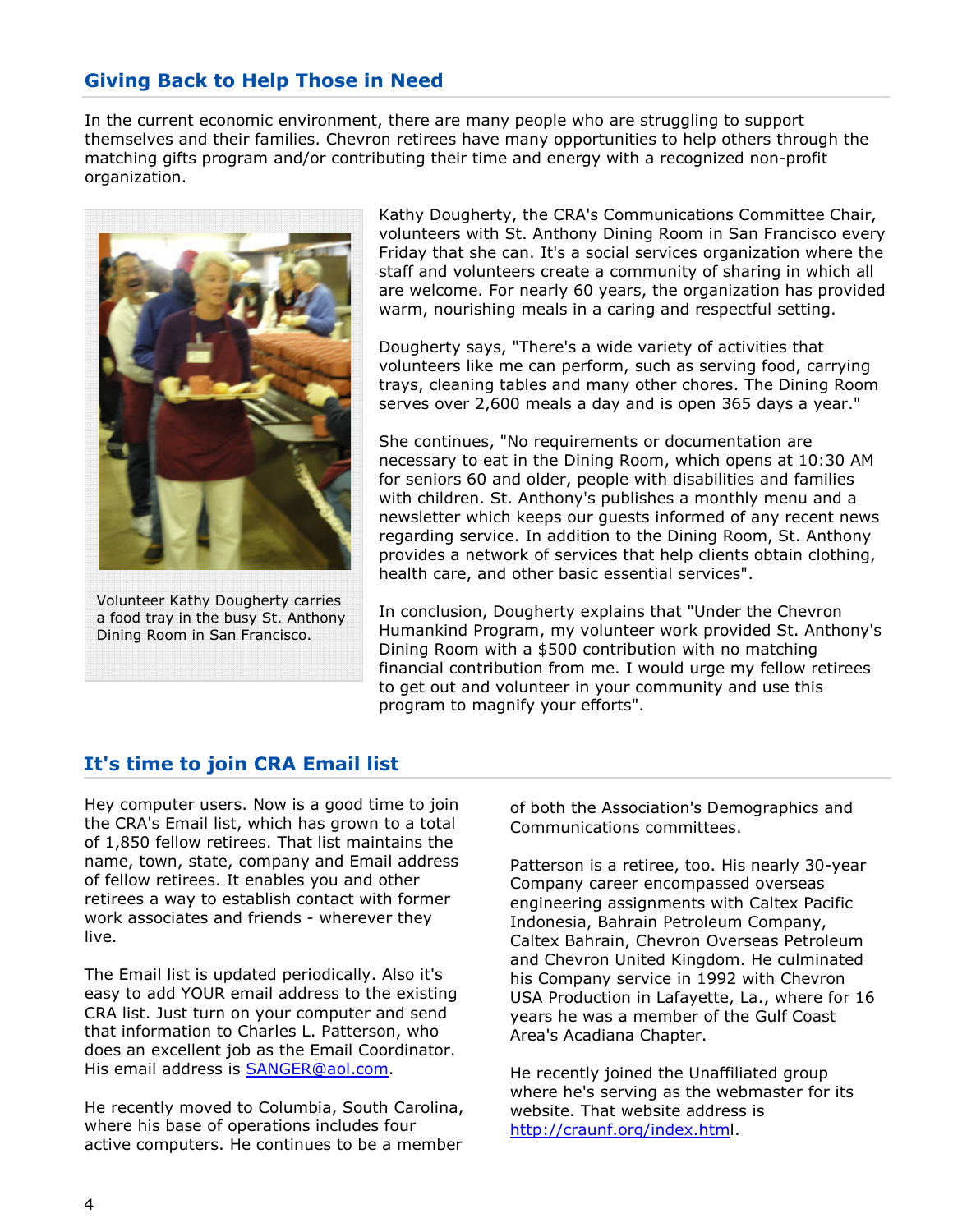## Fisher is Winter Olympics volunteer

j

Kim Fisher of Delta, British Columbia, has begun practicing on a project that will culminate with her serving as a volunteer in the 2010 Winter Olympic Games.

Fisher explains, "I will be working in both the Olympic opening (Feb. 12) and closing (Feb. 28) ceremonies that will be held in downtown Vancouver's 30,000-seat BC Place, which is a covered stadium. My assignment is to help behind the scenes with the props and all the entertainment that'll take place during the ceremonies."

Additionally, she was asked to serve as a gatekeeper for the ladies' downhill and slalom ski racing events at Whistler. Located 75 miles north of Vancouver, Whistler is North America's largest winter sports resort. Fisher is no stranger to that complex because, for 15 years, she has volunteered every Sunday as a skiing Mountain Host.

"I declined the Olympic alpine racing invitation because it would have meant being on the ski hill from 6 a.m. to 10 p.m., spending many cold days at Whistler and commuting there from Vancouver. I decided it is really a job for the young kids."

Fisher is the CRA's first woman to serve non-consecutive terms as an area vice president. In 2004-05 and 2007-08, 2008-09 she was the Canadian Area vp, representing the chapters in Calgary, Alberta, and Vancouver. Also, she was the first distaff president of Vancouver's Chevron Canada Chapter, serving four terms.



Skier Kim Fisher is a frequent visitor to Whistler Mountain, one of the Feb. 12-28 Winter Olympic sites.

In 1998 she concluded a 26-year Chevron Canada career by retiring as a stock analyst for the Company's fuel storage tanks at Vancouver International Airport. Contact her at 1073 Shaman Crescent, Delta, BC, Canada V4M 2L6; 604-948-0450 or ursulaski@hotmail.com.

#### Need a guest speaker? read on

Guest speakers continue to serve as both an informative and engaging attraction at chapter luncheon meetings. Some guest speakers - particularly Chevron officers or department heads - can appreciably increase retiree attendance. Here is a capsule cross section of recent speakers:

**San Francisco:** Jim Mooney, president/CEO of the Chevron Federal Credit Union (CFCU), shared his outlook on the economy and some specifics as to what the CFCU has to offer.

La Habra: Diane Gleeson, a Nurse Practitioner and Stroke Coordinator from St. Jude Medical Center, gave attendees helpful guidelines on how to prevent a stroke by recognizing certain signs and symptoms.

Metropolitan Houston: Anne Neeson, vice president of Donor Relations for United Way of Houston, discussed the adverse economic impact on the community of Hurricane Ike - "the third most expensive natural disaster in U.S. history."

Mile Hi: Michael DeBerry, manager of Chevron's Grand Junction office, told retirees about the Company's Piceance Basin Natural Gas Project on Colorado's Western Slope.

North Central Texas: Mary Ann Contreras, a Registered Nurse, talked about "Accident and Trauma Prevention for the Mature Adult."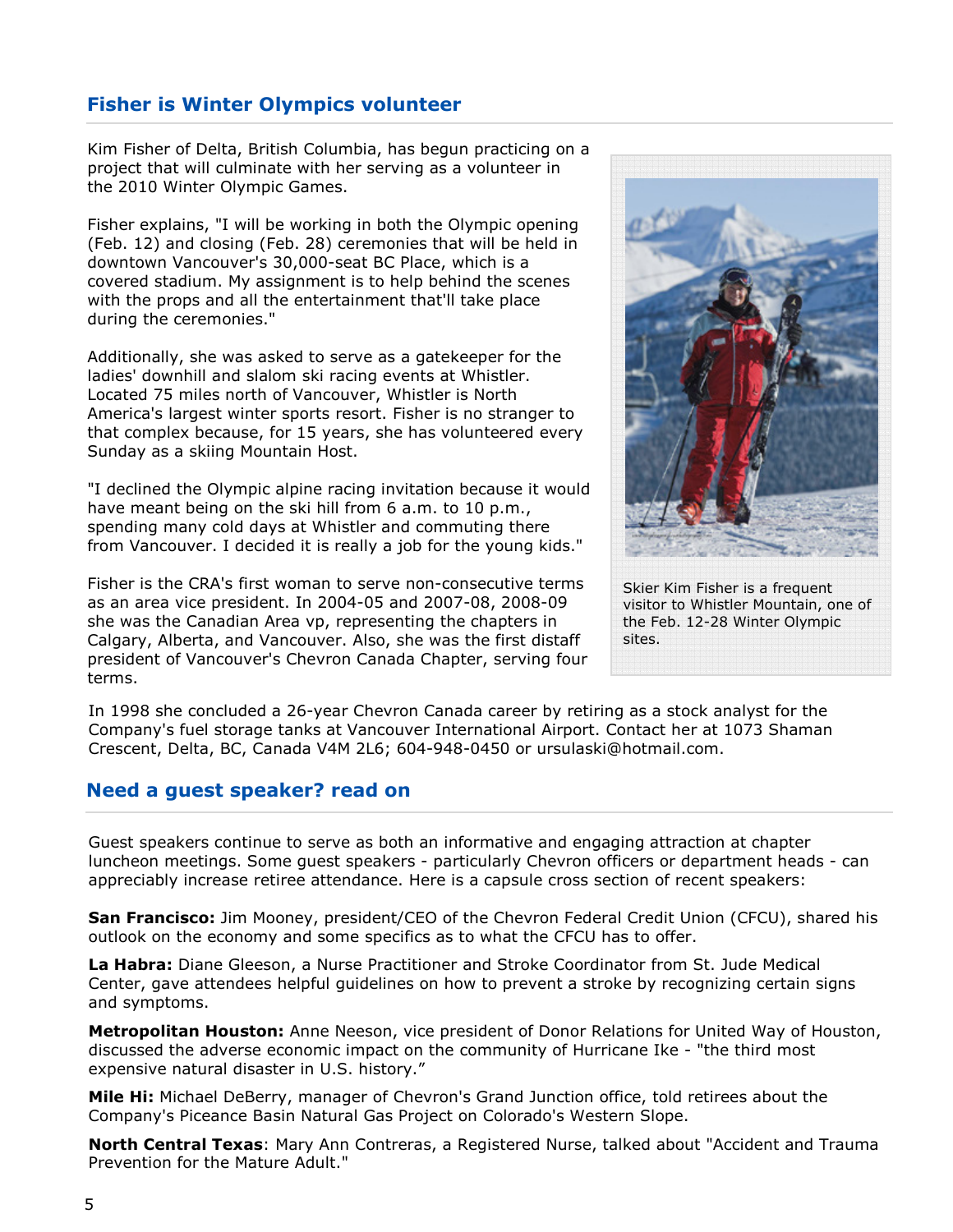### Continuing careers at two universities

Robert Lindblom and Arnold Shugarman are both California-based retirees who are continuing their professions by sharing their knowledge with others as professors, teachers and/or consultants at two eminent universities.

Lindblom served Chevron in many capacities during his 39-year career before retiring in 1990 as a staff development geologist and supervisor, Property and Reservoir Management Group, at Company headquarters in San Ramon, Calif. Most of those years involved a variety of exploratory and development work related to oil and gas fields in California. Two significant exceptions were assignments that were focused on offshore and onshore projects in Alaska.

His adjunct teaching activities began in 1975 as a lecturer in Stanford University's School of Earth Sciences, Petroleum Engineering Department. Particularly noteworthy was his appointment in 1992 by Governor Pete Wilson as a petroleum geologist member on the State of California Board of Registration for geologists and geophysicists. He became board president in 1994-96 and was reappointed to the board by Governor Wilson in 1995.

Lindblom has continued his affiliation in Stanford

Penny Coon helps everyone

University's School of Earth Sciences as a lecturer, consulting professor and petroleum consultant and as an Oil and Gas Advisor to the Stanford Management Company. He is a member of the CRA's San Francisco Chapter.

Shugarman served 16 years with Unocal and five with Tosco. His Unocal years included five as a scientist in the Minerals Resource Group for the Molycorp Division and 11 for the Lubricants and Engine Oils groups. Subsequently, he served as a principal scientist with Tosco until his retirement in 2000.

Regarding his educational affiliations: prior to joining Unocal, he was a part-time teacher of chemistry classes at Santa Ana Community College - a task he continued for 21 years until 2008. Following retirement, he became a fulltime Grant Administrator and a teacher of a chemistry lab at Chapman University in Orange.

As to volunteerism, for 24 years Shugarman has been an active board member of the Orange County Science Fair and serves many other science education organizations. He's a member of the CRA's 76 Research Retirees Group in Southern California.

When it comes to volunteerism, Penny Coon has excelled in helping the very elderly, people in residential care and the indigent in Vernon, British Columbia. She has done so since her 1996 retirement from Chevron Canada Resources. She worked 17 years in the Calgary, Alberta, head office in the Health, Safety and Loss Prevention department.

Shortly after moving to Vernon, she began serving as the laundry attendant at Vernon Jubilee Hospital. She made sure the clothes of the residents, many of whom were in wheelchairs, were kept clean. Penny was on a first name basis with everyone at the care facility and readily shared humor, smiles and advice.

But recognizing a serious need for the labeling, alteration, adaptation and repair of clothing worn by the residents, she started her own small home-based business called "Split Decisions by Penny."

When the Vernon Jubilee Hospital ceased operations several years ago, she moved over to the Polson Extended Care Center which "serves very elderly men and women." Performing casual work as a laundry attendant, she does the bulk washing of clothing for 130 people.

Coon also donates both her time and food - and encourages friends to do the same - at the city's Upper Room Mission for the indigent. That includes personally cooking three turkeys and all the fixings for special Canadian holidays.

She occasionally finds time to have fun with fellow female retirees. Penny recently was the member of the team that won the first division of the Vernon Senior Ladies Curling Bonspiel.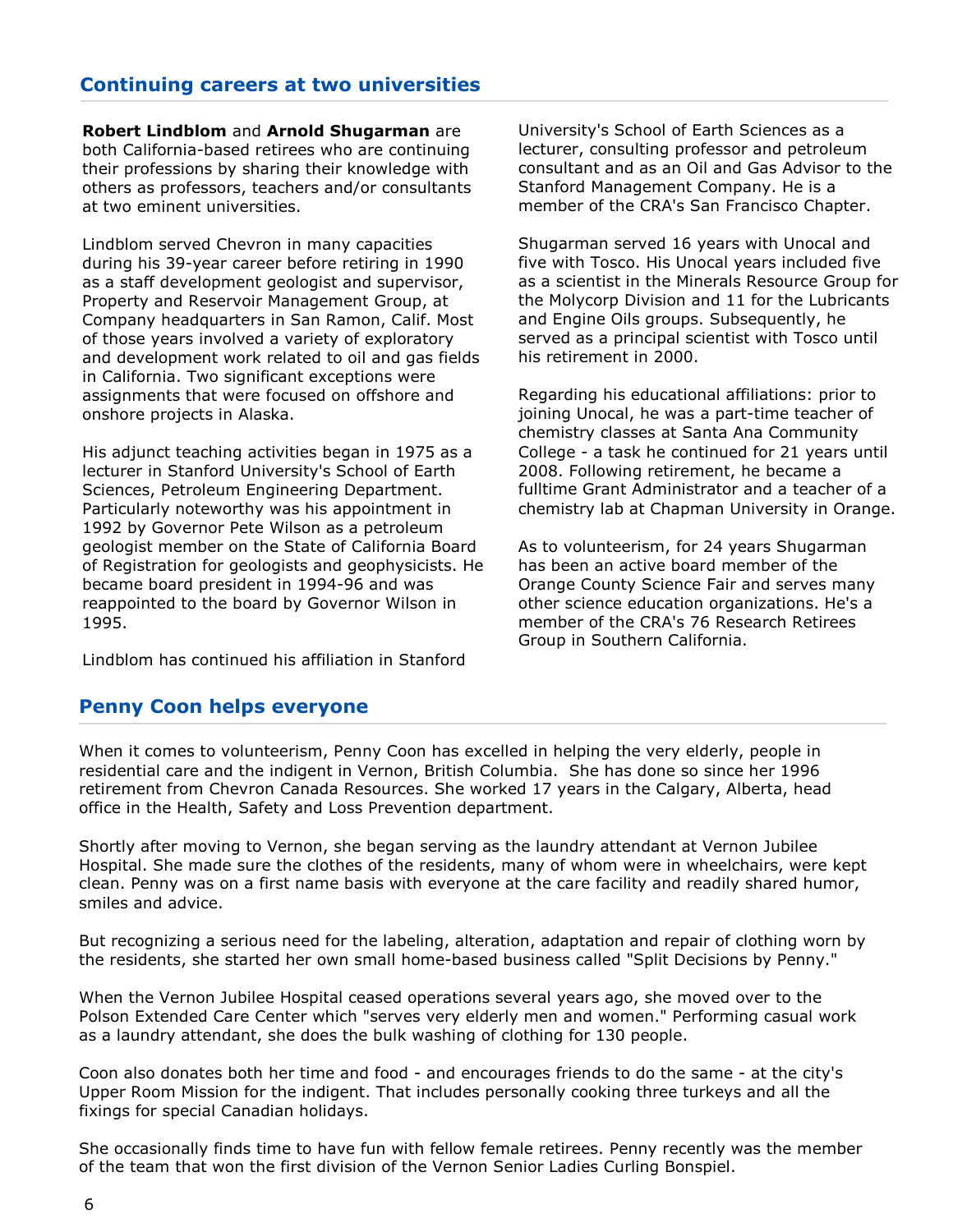### A collector of oil and gas models Continued from page 1

light bulb located in the hand pump. That item is the centerpiece of an amazing and valuable collection that occupies (1) every nook and corner of a 10 by 12-foot bedroom and (2) an adjoining walk-in closet that is stacked floor to ceiling with unopened boxes of models in Porter's Granbury, Texas, home.

"When I started my collection in 1984 I had no plans to let it get so big. But now it totals about 800 different pieces. Most are duplicates because I always purchase two of a kind. And, yes, my entire collection is insured," says Porter.

As to their individual value, he says, "Texaco produced a series of 26 toy gasoline tanker trucks and I have two of each. If I decided to sell one of the very first trucks in that series it would bring over \$2,000."

His matching sets of miniature collectibles from Texaco include all that company's toy airplanes from #1 through #16, all 28 Havoline race cars, the #3 and #6 Indianapolis 500 race cars and small gasoline pumps ranging in size from six to 18 inches. One tiny pump dates to 1920.

Chevron toys also are part of the impressive accumulation that are displayed on an array of cabinets and bookcases.

Porter says, "I have models of all five Chevron airplanes, both single and twin engine, that have been in the Company's flight service to date. In my possession, too, are all the Chevron branded gasoline tanker trucks that have been produced since the Company's purchase of Texaco. Other toys are Chevron, Caltex and Texaco wooden train sets, including locomotives, cars and tracks."

Among miscellaneous items in his branded holdings are playing card sets, pens, pencils, cups and all types of field, emblem and NASCAR signs and posters.

"I am still collecting," says Porter. "I have placed orders for Chevron's new toy airplane at \$26.90 each and the #26 Texaco pickup truck with oil barrels at \$31.90 apiece."

His 17-year Company legacy career began as president of Basin Drilling Corporation, an Oklahoma City-based subsidiary of Texaco. He retired in 1994 in Tulsa from Texaco Exploration and Production's Natural Gas Plants and Liquids Division, Oklahoma Area. He was project development manager and gas activities coordinator.



Jim Porter stands next to a four-foot-high Texaco gasoline pump, the centerpiece of his remarkable collection of oil and gas company miniatures.

Porter is a member of the CRA's North Central Texas Chapter where he previously served as president.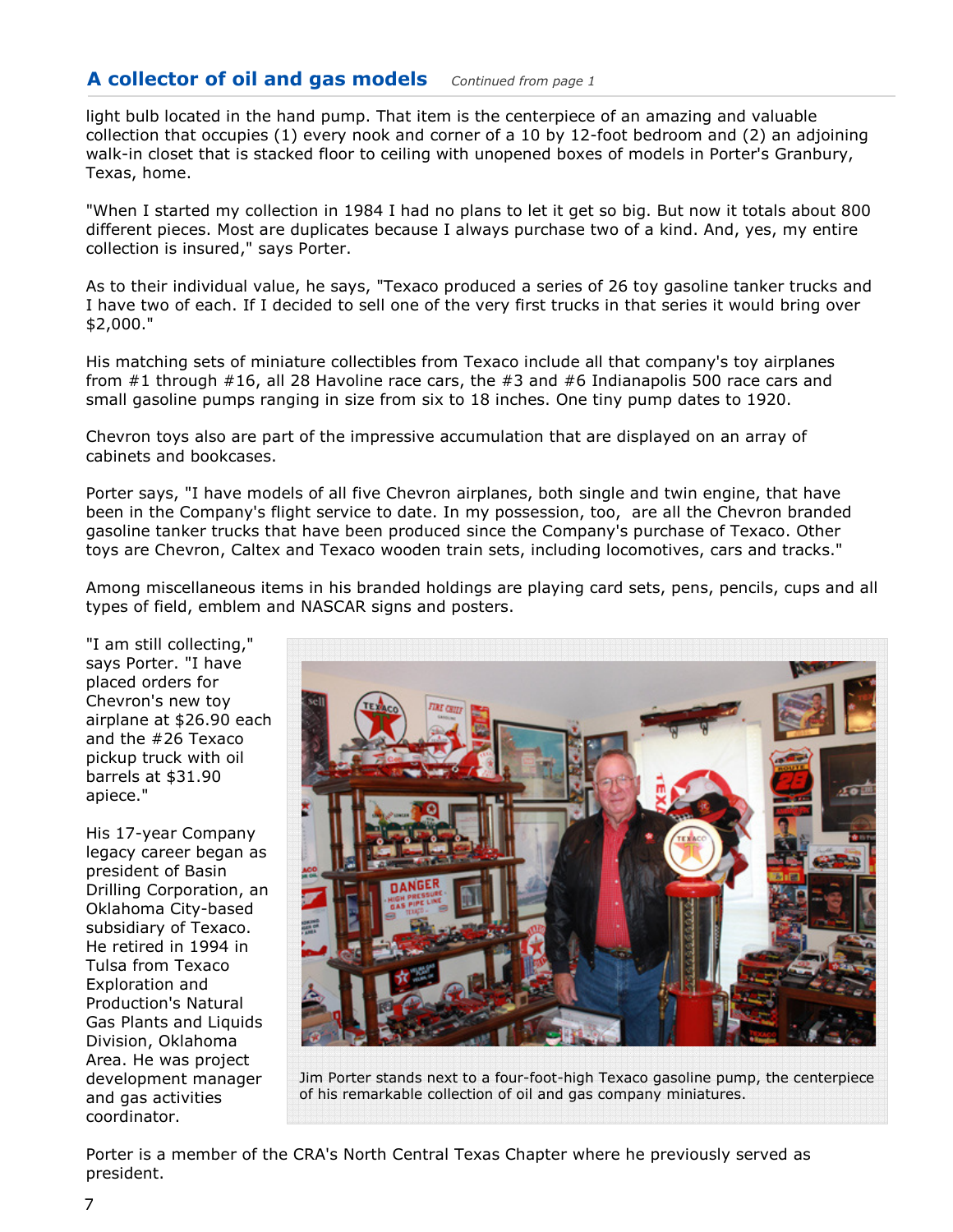We also are looking at, and considering, making available discounts for merchandise and services that are not offered through Chevron. One such item is hearing aids. We welcome your comments and feedback about CRA making available discounts that would complement Chevron's program - beginning with hearing-aids.

Now, turning to another part of the budget process, income. We would like to update you on CRA's request to Chevron to consider a Pension Supplementation Increase. We were able to provide Chevron with economic and related data supporting an increase when we met with them in October. We believe they understand and respect our position. We will keep you apprised of our progress.

Finally, we would like to update you on a procedural clarification for CRA's Dental Program. As you may know, CRA consists of approximately 100 Local Chapters and 16,000 dues-paying Members. The Chapters as well as CRA National are staffed and run by unpaid volunteers.

Because of the size and breadth of the Association, we have tried to simplify the administration for the Dental Program. However, this has sometimes led to misunderstandings and unrealistic expectations. Consequently, HDH (our dental consultant) and MetLife have created a uniform set of procedures for offering CRA's Dental Program to new dues-paying Members and any existing Member who did not receive an enrollment packet.

While we recognize this change has limited application, we wish to make you aware of what's happening in case you know someone who would be affected. In short, it takes MetLife approximately one month to prepare and mail enrollment packets after receipt of new duespaying Member data from the local Chapters and HDH. Local Chapters submit the data to HDH at the end of each calendar month. Therefore, please be patient.

If you have questions or need assistance with a Benefits issue, please contact one of the following Benefits Committee members:

- Al Horan, Caltex: E-Mail: mawhoran@verizon.net, Phone: 972-964- 1787
- Virginia Benfield, Texaco: E-Mail: vbenfield@comcast.net, Phone: 281-558- 3807
- Linda Bulla, Texaco: E-Mail: jo2nlin3a@earthlink.net, Phone: 615-832- 1046
- **Bill Dodge, Chevron/Gulf: E-Mail:** wndodge@sbcglobal.net, Phone: 832-934- 0680
- Herb Farrington, Unocal: E-Mail: herbf76@msn.com, Phone: 714-904-5825
- Richard Watkins, Unocal: E-Mail: wrwatkins@embarqmail.com, Phone: 903- 451-3266

#### CRA Briefs

At age 18 **Shirley Wilkie** decided to skip college until a later date. She says, "Instead, I went to work. And during a 33-year period I worked as an administrative assistant in Tulsa for Skelly, Getty and then Texaco, from which I retired in 1994." She partially achieved her original education goal in 2004 when she received her AA degree with honors in Liberal Arts from Tulsa Community College. And Wilkie recently completed her 50-year objective when she graduated Summa Cum Laude from Oklahoma State University with a B.A. degree in American Studies. She is a member of the CRA's Tulsa Skelly-Getty-Texaco Chapter.

As a reminder, the CRA's 2010 Annual Business Meeting will be held May 15-17 in the 315-room Hilton New Orleans Airport Hotel.

• The newsletter for the 76 Research Retirees began in 1986 as a one-page announcement for the organization's quarterly luncheon. Since becoming involved in 1985, Dr. Bill Mallett has seen the quarterly newsletter grow to as many as 44 pages. Mallett, the chapter president, distributes the newsletter to a mailing list he maintains for 194 retirees.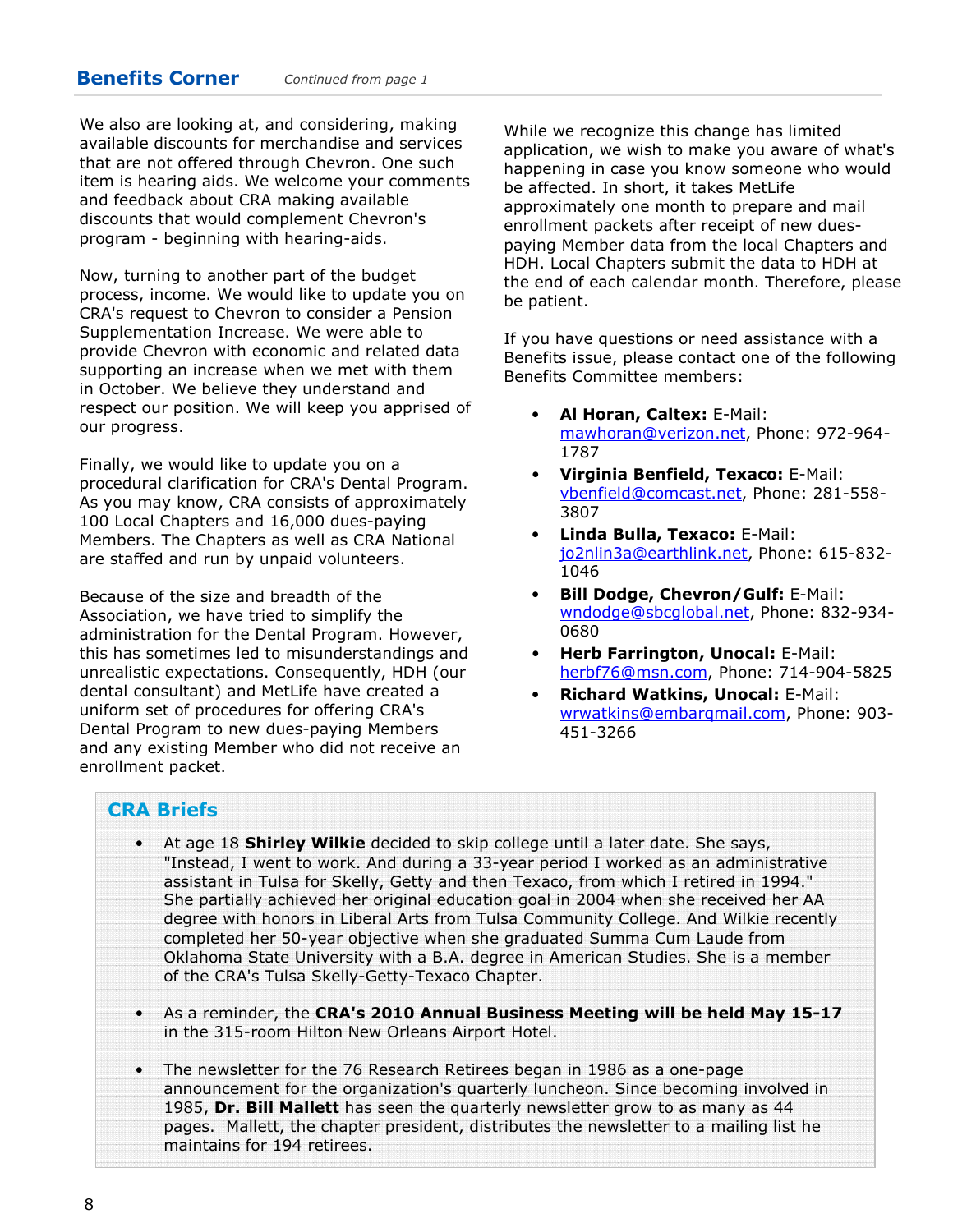### Encore In Memoriam: July 2009 – September 2009

As reported by Chevron during this period

Hopper, Richard H., Caltex, Ret. 1979 Kerth, Karl V., Caltex, Ret. 1982 Rao, Nisankarao Sambasiva., Caltex, Ret. 1991 Steele, Ian M., Caltex, Ret. 1977 Sulsona, Beatriz Nieto., Caltex, Ret. 1986 Young, Gordon R., Caltex, Ret. 1978 Ackelbein, Elmer R., Chevron, Ret. 1986 Ainge, Thomas K., Chevron, Ret. 1995 Allen, F. E., Chevron, Ret. 1992 Allen, Michael V., Chevron, Ret. 1985 Andrews, R. E., Chevron, Ret. 1986 Andrews Jr., Arthur C., Chevron, Ret. 1996 Armstrong, Joseph L., Chevron, Ret. 1976 Augusto, Segundiano E., Chevron, Ret.1994 Banks, William H., Chevron, Ret. 1984 Beaty, Patrick H., Chevron, Ret. 1985 Bolton, Billy J., Chevron, Ret. 1999 Bradley, Norton H., Chevron, Ret. 1974 Brown, Alvin H., Chevron, Ret. 1976 Brown, William V., Chevron, Ret. 1986 Bugno, Walter T., Chevron, Ret. 2002 Bunch, James W., Chevron, Ret. 1992 Carlson, Herbert M., Chevron, Ret. 1973 Cedarleaf, Darwin C., Chevron, Ret. 1985 Christiansen, George R., Chevron, Ret. 1985 Coolbrith, Carol B., Chevron, Ret. 1984 Cortez, Luis E., Chevron, Ret. 1978 Cose, A. G., Chevron, Ret. 1977 Cox, Cornelius S., Chevron, Ret. 1982 Cox, Raymond H., Chevron, Ret. 1976 Cummings, Robert F., Chevron, Ret. 1999 Decruz, Anthony J., Chevron, Ret. 1978 Doll Jr., C. S., Chevron, Ret. 1985 Dunlap, T. H., Chevron, Ret. 1982 Echeverria, J. I., Chevron, Ret. 1984 Enos, George L., Chevron, Ret. 1992 Evans, Oliver C., Chevron, Ret. 1966 Fasana, Adolph F., Chevron, Ret. 1978 Fellows, Walter E., Chevron, Ret. 1985 Flores, Joseph E., Chevron, Ret. 1999 Fox, Richard C., Chevron, Ret. 1986 Frick, A. O., Chevron, Ret. 1985 Gesicki, Henry R., Chevron, Ret. 1986 Gleason, Lewis E., Chevron, Ret. 1988 Glenn, Eldon L., Chevron, Ret. 1986 Guay, Shirley A., Chevron, Ret. 1986 Guidry, Marie A., Chevron, Ret. 1978 Hague, Harold B., Chevron, Ret. 1976 Hanson, Wayne H., Chevron, Ret. 1986 Haynes, Harold J., Chevron, Ret. 1981 Henderson, John H., Chevron, Ret. 1985 Hoffman, Helen L., Chevron, Ret. 1985 Holquin, R. A., Chevron, Ret. 1982 Homan, Ralph I., Chevron, Ret. 1974 Hook, Charles V., Chevron, Ret. 1982 Hoy, R. H., Chevron, Ret. 1985 Ingraham, Stanley C., Chevron, Ret. 1974 Iwasaki, Y., Chevron, Ret. 1984 Jessee, John, Chevron, Ret. 1984 Johnson, Carl A., Chevron, Ret. 1980

Johnson, Larry G., Chevron, Ret. 1998 Jones, D. J., Chevron, Ret. 1999 Kauffman, Harold C., Chevron, Ret. 1979

Keller, G., Chevron, Ret. 1985 Knisley, Walter B., Chevron, Ret. 1981 Lane, William T., Chevron, Ret. 1985 Lemucchi, John H., Chevron, Ret. 1969 Leonard, James J., Chevron, Ret. 1977 Lescohier, Roger P., Chevron, Ret. 1983 Lindsey, Eugene M., Chevron, Ret. 1982 Lyon, Craig A., Chevron, Ret. 1990 Malindog, Luisa D., Chevron, Ret. 2002 Marshall, G E., Chevron, Ret. 2002 Martien, E R., Chevron, Ret. 1985 Mcavoy, Julia D., Chevron, Ret. 1996 Mcmenamin, R. J., Chevron, Ret. 1988 Mcneilly, William K., Chevron, Ret. 1986 Melwing, M. M., Chevron, Ret. 1983 Minor, Mack D., Chevron, Ret. 1977 Moffett, Virginia L., Chevron, Ret. 1991 Nelson, Julian D., Chevron, Ret. 1992 Nelson, W. L., Chevron, Ret. 1992 Nielsen, G. L., Chevron, Ret. 1988 Noble, E. H., Chevron, Ret. 1981 Okamura Jr., D. K., Chevron, Ret. 1981 Pawlakos, Angelo J., Chevron, Ret. 1985

Plutte, Clare E., Chevron, Ret. 1984 Price, R. B., Chevron, Ret. 1982 Rasbury Jr., Robert S., Chevron, Ret. 1977

Rimmer, John J., Chevron, Ret. 1996 Rosander, James G., Chevron, Ret. 1992 Rudolph, D., Chevron, Ret. 1981 Say, Ellen C., Chevron, Ret. 1992 Schneider, L S., Chevron, Ret. 1985 Sims, R. A., Chevron, Ret. 1986 Singleton, Donald F.., Chevron, Ret. 1999

Skoczowski, Adam, Chevron, Ret. 1977 Smith, Joseph W., Chevron, Ret. 1972 Smith, Leo M., Chevron, Ret. 1990 Smith, Walter W., Chevron, Ret. 1986 Stanga, I. R., Chevron, Ret. 1977 Stewart, Marvin A., Chevron, Ret. 1984 Stoner, C. O., Chevron, Ret. 1984 Taylor, Larue I., Chevron, Ret. 1976 Thomas, William S., Chevron, Ret. 2006 Thompson, Archie R., Chevron, Ret.1979 Tillotson, Karl C., Chevron, Ret. 1986 Tornheim, Leonard, Chevron, Ret. 1980 Tyner, J A., Chevron, Ret. 1982 Verdin, Melvin T., Chevron, Ret. 1990 Vierra, Stephen P., Chevron, Ret. 1996 Walker, B. C., Chevron, Ret. 1985 Warren, Robert E., Chevron, Ret. 1985 Weirick, John C., Chevron, Ret. 1976 Wilson, Donald F., Chevron, Ret. 1990 Woodley, Robert J., Chevron, Ret. 2003 Wycherley,William A., Chevron, Ret. 1985

Yockey, Jack R., Chevron, Ret. 1989 Young, Robert J., Chevron, Ret. 1986 Youree Jr., Louis C., Chevron, Ret. 1997

Baca, Claude M., Getty, Ret. 1982 Bidwell, Charles E., Getty, Ret. 1984 Booth, Audine E., Getty, Ret. 1984 Burson, Edith K., Getty, Ret. 1992 Cypert Jr., Robert D., Getty, Ret. 1985 Dosser, W. J., Getty, Ret. 1985 Fortier, Donald L., Getty, Ret. 1966 Foster, Beryl W., Getty, Ret. 1984 Gillaspy, John H., Getty, Ret. 1977 Gumpp, Walter L., Getty, Ret. 1983 Hatfield, William H., Getty, Ret. 1979 Hull, John W., Getty, Ret. 1981 Ivery, Joe D., Getty, Ret. 1993 Johnson, Mary B., Getty, Ret. 2002 Johnson, Robert W., Getty, Ret. 1994 Kedzierski, Chester S., Getty, Ret. 1985 Kilbourn, Judson J., Getty, Ret. 1985 Lewis, Russell E., Getty, Ret. 2004 Litfin, Elizabeth J., Getty, Ret. 1995 Lyman, Edward L., Getty, Ret. 1983 Mallen, Arthur L., Getty, Ret. 1973 Mccann, Lloyd C., Getty, Ret. 1993 Mccawley, Clarence S., Getty, Ret. 1977 Mcgary, Charles W., Getty, Ret. 1995 Meredith, Ralph E., Getty, Ret. 1983 Mullin Jr., Michael E., Getty, Ret. 1982 Munoz, Flavio B., Getty, Ret. 1993 Pardee, Donald L., Getty, Ret. 1981 Perrin, James W., Getty, Ret. 1990 Ridenour, James L., Getty, Ret. 1994 Robinson, Ronald J., Getty, Ret. 2002 Shannon, Kenneth W., Getty, Ret. 1998 Tugend, Emilie E., Getty, Ret. 1985 Warren, James S., Getty, Ret. 1988 Williams, Walter L., Getty, Ret. 1992 Worsham, Grady I., Getty, Ret. 1980 Wright, John D., Getty, Ret. 1982 Alves, Joseph J., Gulf, Ret. 1975 Angley, Edna T., Gulf, Ret. 1975 Bates, Warde J., Gulf, Ret. 1976 Bell, James T., Gulf, Ret. 1975 Berlin, Arthur, Gulf, Ret. 1983 Blodgett, Raymond C., Gulf, Ret. 1981 Bodin, Lloyd J., Gulf, Ret. 1984 Bourn Jr., Emmitt J., Gulf, Ret. 1986 Bowers, Ballard E., Gulf, Ret. 1983 Breaux, Merlin P., Gulf, Ret. 1985 Breland Jr., Dalma C., Gulf, Ret. 1999 Brenan, Donald H., Gulf, Ret. 1986 Bresuciak, Dolores S., Gulf, Ret. 1984 Brown, Douglas, Gulf, Ret. 1985 Brown, Aubrey C., Gulf, Ret. 1976 Brown, Russell G., Gulf, Ret. 1974 Brunsting, Elmer H., Gulf, Ret. 1983 Bush, Carl E., Gulf, Ret. 1986 Campbell, Edwin D., Gulf, Ret. 1986 Chambers, Thomas H., Gulf, Ret. 1983 Colapietro, Louis, Gulf, Ret. 1979 Comeaux, Raymond J., Gulf, Ret. 1976 Corbett, F. B., Gulf, Ret. 1976 Culver, Willard L., Gulf, Ret. 1983 Cure, Darlene E., Gulf, Ret. 1983 David, Stanley M., Gulf, Ret. 1980 De, Loach Maurice, Gulf, Ret. 1982 Demers, Lucien R., Gulf, Ret. 1983

Dendy, Glin R., Gulf, Ret. 1977 Denny, William R., Gulf, Ret. 1983 Dillow, William M., Gulf, Ret. 1983 Doolittle, Clifford E., Gulf, Ret. 1979 Duckworth, William C., Gulf, Ret. 1982 Eaves, Howard J., Gulf, Ret. 1986 Font, Jules E., Gulf, Ret. 1979 Fontenot, Shelton, Gulf, Ret. 1986 Fowler, Emma, Gulf, Ret. 1982 Fulton, Thomas K., Gulf, Ret. 1990 Gallagher, Electra G., Gulf, Ret. 1983 Gardner, Gerald H., Gulf, Ret. 1981 Goins Jr., William C., Gulf, Ret. 1950 Gow, Don W., Gulf, Ret. 1976 Gray, William E., Gulf, Ret. 1986 Hanson, William E., Gulf, Ret. 1971 Holst, Kenneth J., Gulf, Ret. 1992 Hufland, G. J., Gulf, Ret. 1976 Humes, W. H., Gulf, Ret. 1973 Idel, Walter, Gulf, Ret. 1985 Ingram, Ted W., Gulf, Ret. 1974 Jennings, Ernest T., Gulf, Ret. 1983 Johnson, Jack L., Gulf, Ret. 2000 Jordan, Thelma L., Gulf, Ret. 1995 Jordan, Richard E., Gulf, Ret. 1978 Jourdan, Edward F., Gulf, Ret. 1981 Jurgaitis, John D., Gulf, Ret. 1994 Karan, Theodore, Gulf, Ret. 1983 King, Vickey B., Gulf, Ret. 1978 Lauderdale, William L., Gulf, Ret. 1976 Lauer, Edward L., Gulf, Ret. 1983 Lee, Richard D., Gulf, Ret. 1985 Lewellen, Merrel G., Gulf, Ret. 1978 Lofton, George W., Gulf, Ret. 1985 Lowther, Robert J., Gulf, Ret. 1983 Lowther, Edwin C., Gulf, Ret. 1982 Maher, Edward F., Gulf, Ret. 1982 Martin, Agnes F., Gulf, Ret. 1983 Massengale, Gloria G., Gulf, Ret. 1976 Massey, Asa J., Gulf, Ret. 1986 Mccarthy, Charles L., Gulf, Ret. 1998 Merritt, Harold, Gulf, Ret. 1985 Mishler, Marion D., Gulf, Ret. 1982 Mooney, James R., Gulf, Ret. 1983 Mowrer, Ronnie J., Gulf, Ret. 1994 Muir, Arthur H., Gulf, Ret. 1992 Newell, John G., Gulf, Ret. 1983 Nollen, Ronald F., Gulf, Ret. 1983 Parks, David T., Gulf, Ret. 1981 Patterson Jr., Sidney E., Gulf, Ret. 1984 Pomroy, Robert O., Gulf, Ret. 1978 Rasch, Jacob L., Gulf, Ret. 1977 Reeves, Clifton R., Gulf, Ret. 1985 Rettig, Howard W., Gulf, Ret. 1983 Richards, Delbert L., Gulf, Ret. 1985 Rupert, James W., Gulf, Ret. 1977 Simms, Carrell S., Gulf, Ret. 1974 Sommers, Charles R., Gulf, Ret. 1979 Stokes Jr., Joe D., Gulf, Ret. 1978 Taylor, Donald J., Gulf, Ret. 1983 Tillerson, Roy B., Gulf, Ret. 1985 Traylor, William E., Gulf, Ret. 1983 Turner, Maurice W., Gulf, Ret. 1977 Walker, Dally E., Gulf, Ret. 1981 Watson, Amos G., Gulf, Ret. 1979